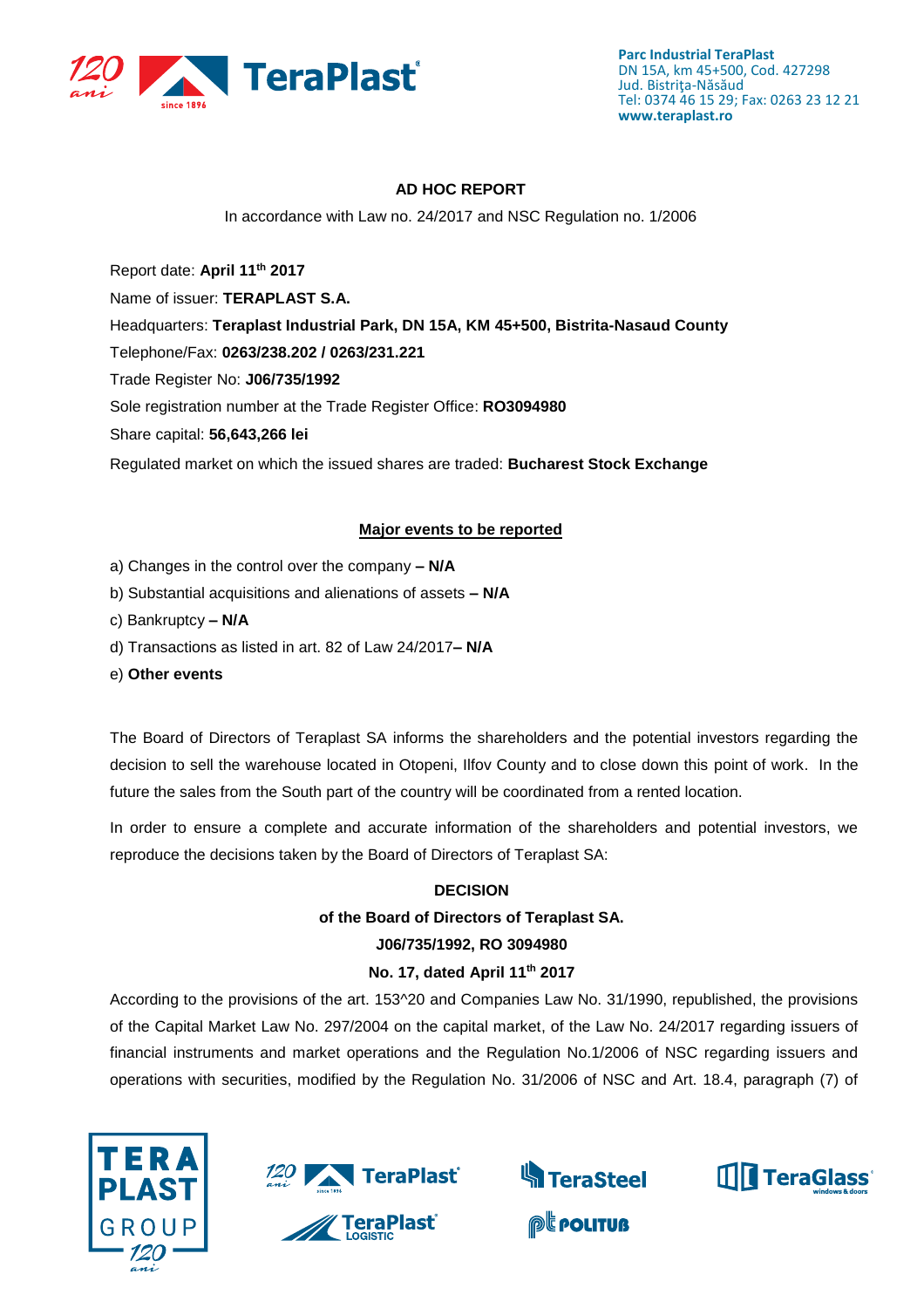

the Articles of Association of Teraplast SA, headquartered in Bistrita, Teraplast Industrial Park, DN 15A, km 45+500, postal code 427298, Bistrita-Nasaud county, registered with the Trade Registry Office under No. J06/735/1992, VAT registration No. 309498, in the April 11<sup>th</sup> 2017 on-line meeting attended by all Board members:

## **After deliberations, the Board of Directors, with the favorable vote of all its members,**

## **DECIDES**

- 1. Approves the sale of the warehouse in Otopeni, Calea Bucurestilor, no. 1, identified by Cadastral Register 100810, respectively of the building in surface of 4.472 sqm, identified with Cadastral No. 100810, and of the constructions, respectively a hall in surface of 767 sqm, identified with Cadastral No. 100810-C8 and offices in surface of 79 sqm, identified with Cadastral No. 100810-C14, at the price of 600,000 euro VAT excluded.
- 2. Empowers Mr. Moldovan Horia to sign in the name and on behalf of the company, based on a power of attorney, the sale contract mentioned at point 1.
- 3. Empowers Mr. Mircea Hotoleanu as Chief Executive Officer to sign the power of attorney for mandating Mr. Horia Moldovan, according with point 2 of the present.
- 4. Empowers Mr. Dorel Goia, as President of the Board of Directors and Mr. Mircea Hotoleanu, as Executive Director, to sign in the name and on behalf of the Directors the decision of the Board of Directors.
- 5. Empowers the legal adviser, Mrs. Kinga Vaida and/or Mrs. Diana Bretfelean to accomplish all formalities regarding registration of the Board of Directors Decision and of the updated Articles of Association at the Trade Register of Bistrita-Nasaud Law Court.

The present decision was adopted and signed on April  $11<sup>th</sup>$  2017, in 4 (four) original copies.

#### **DECISION**

# **of the Board of Directors of Teraplast SA. J06/735/1992, RO 3094980 No. 16, dated April 10th 2017**

According to the provisions of the art. 153^20 and Companies Law No. 31/1990, republished, the provisions of the Capital Market Law No. 297/2004 on the capital market, of the Law No. 24/2017 regarding issuers of financial instruments and market operations and the Regulation No.1/2006 of NSC regarding issuers and operations with securities, modified by the Regulation No. 31/2006 of NSC and Art. 18.4, paragraph (7) of the Articles of Association of Teraplast SA, headquartered in Bistrita, Teraplast Industrial Park, DN 15A, km 45+500, postal code 427298, Bistrita-Nasaud county, registered with the Trade Registry Office under No.







**PEPOLITUB** 

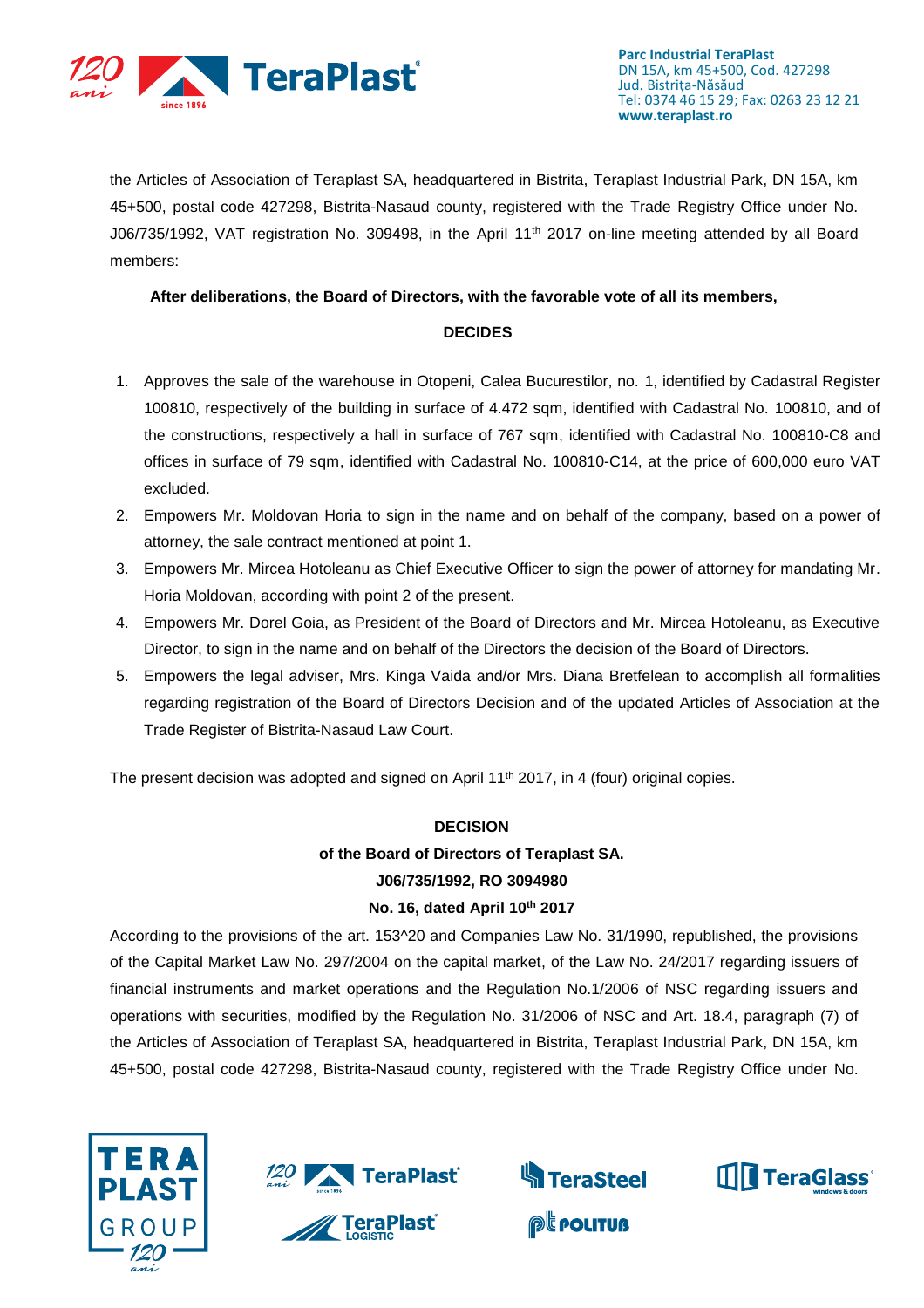

J06/735/1992, VAT registration No. 309498, in the April 10<sup>th</sup> 2017 on-line meeting attended by all Board members:

## **After deliberations, the Board of Directors, with the favorable vote of all its members,**

## **DECIDES**

**1.** Approves the close down of the point of work located, in Otopeni, Calea Bucuresti Street, no. 1, Ilfov County and its radiance from the records of Bistrita-Nasaud Trade Registry Office.

**2.** Approves the change of the art. 3 para. (3) of the Articles of Association of the company which in the present has the following content: Art. 3 **(3)** The Company TERAPLAST SA has founded the following secondary offices:

- Point of work, located in Brasov, Calea Bucuresti Street, no. 249/A, Brasov county;
- Point of work, located in Iasi, Calea Chisinaului Street no. 35, Iasi County;
- Point of work, located in Galati, DN Galati Tecuci, Tirighina Sidex area, Galati County;
- Point of work, located in Deva, Orizontului street no. 1, Hunedoara County;
- Point of work, "Production Hall of pipes, profiles, PVC compound and Warehouse; Warehouse of PVC pipes and profiles", located in Sarata village, Saratel, DN 15A, FN, Sieu-Magherus commune, Bistrita-Nasaud County;
- Point of work "PVC Windows & Doors Factory" located in Bistrita, Tarpiului street no. 27A, Bistrita-Nasaud County;
- Point of work, located in Bistrita, Romana Street no. 17/A, Bistrita-Nasaud County;
- Point of work, located in village Crainimat, Sieu-Magherus commune, DN15A, KM 45+500 (Bistrita-Reghin), Bistrita-Nasaud County;
- Point of work, located in Cluj-Napoca, Calea Dorobantilor Street no. 21, corner with Pitesti Street no. 1-3, ap. 31, floor 1, office 2, Cluj county.
- **Point of work, located in Otopeni, Calea Bucuresti Street, no. 1, Ilfov County.**

**Having after change the following content: Art. 3 (3) The Company TERAPLAST SA has founded the following secondary offices:**

- **Point of work, located in Brasov, Calea Bucuresti Street, no. 249/A, Brasov County;**
- **Point of work, located in Iasi, Calea Chisinaului Street no. 35, Iasi County;**







**@Leouture**